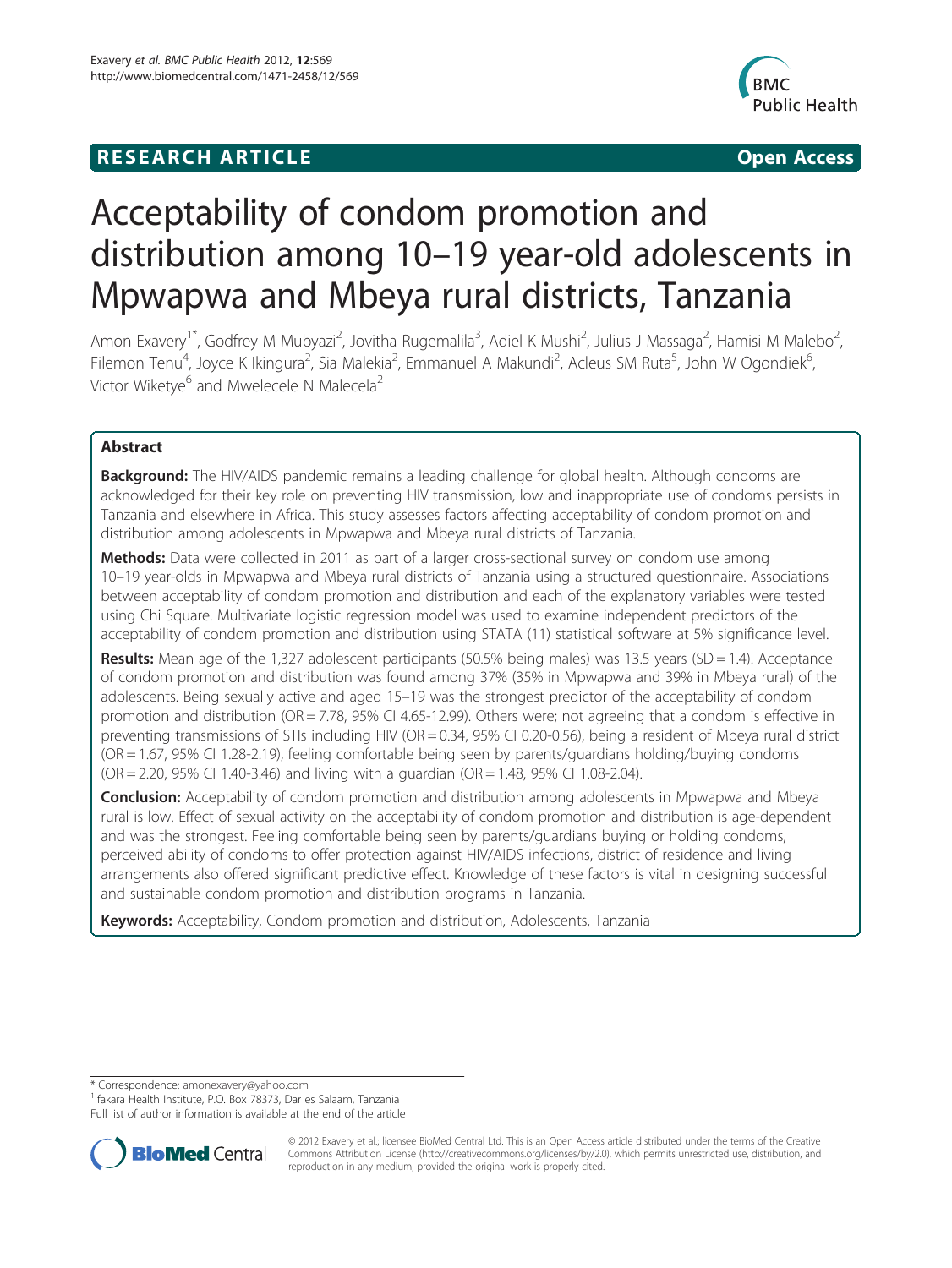# Background

Successful condom promotion and distribution efforts require a better understanding of target populations' mind-set of condoms before any intervention. Because of condoms' scientifically known ability to protect humans against transmission and acquisition of human immuno-deficiency virus (HIV) and other sexuallytransmitted infections (STIs) [\[1,2](#page-9-0)], their correct and consistent use is highly recommended [\[3](#page-9-0)]. In sub-Saharan Africa where condom use is very low [\[4](#page-9-0)], the challenge remains being how to maximize the use of condoms especially in areas with culturally rooted resistances to sexual behaviour change. Research attributes this to social values, perceptions, attitudes towards sex and condoms and traditional ways of practicing sex on one hand, and the systemic factors such as supply- and demand-related conditions in different social settings on the other [[5-7](#page-9-0)]. While the need for promotion and distribution of condoms may be well-recognized by programs, understanding users' contexts holds remarkable pertinence to the overall acceptability of condoms [[8\]](#page-9-0).

Despite condom promotion and distribution programs being several worldwide, extant evidence shows a weak evidence of increased condom use due to condom promotion and distribution [\[9](#page-9-0)]. This raises concerns regarding acceptability and uptake of condoms. To what extent do HIV/AIDS prevention programs fit into communityspecific social structures in order to influence options and preferences regarding condoms? Analysts pinpoint a need for more systematic research that could help sexual health professionals among whom are those involved in designing interventions to use evidence in strategizing ways of increasing the cultural and individual acceptance of condoms and condom use [[10\]](#page-9-0). Despite condoms being available – except recent report of inadequate coverage of female condoms  $[11]$  $[11]$  – there is vast evidence indicating persistence of incorrect and inconsistent use of condoms and escalating likelihood of condom discontinuation as duration of sexual relationship lengthens [\[12,13\]](#page-9-0). This ultimately impedes the success of HIV/AIDS prevention programs in the fight against AIDS and other STIs. Furthermore , analysts have recently noted an increasing attention among researchers on the assessment of consistency of condom use and non-compliance or errors associated with condom use [[14,15\]](#page-9-0).

Positive achievements in condom promotion efforts should also be acknowledged. For instance, in South Africa as in several African countries, national surveys continue showing progressive increases in rates of condom use at last sex [[16\]](#page-9-0). Social marketing programs have attempted to promote condoms in Africa and many other low and high income countries by trying both subsidization and total pricing marketing

approaches with remarkable success in enhancing the rate of condom use [[17\]](#page-9-0). These efforts are commendable, even though evidence of condom use in the beginning of the relationship and later stoppage as the relationship deepens exist [[16\]](#page-9-0).

The HIV/AIDS pandemic in Tanzania as elsewhere in the world remains a disease of great public health importance and a challenge to socio-economic development that among other things lowers prospects for attaining the millennium development goals (MDGs). HIV/AIDS has devastating effects that are multifaceted, upshoting not only in health but also in the country's economic growth, social welfare and all developmental structures [\[18\]](#page-9-0). About 1.2 million adult Tanzanians (age  $\geq$ 15 years) were living with HIV in 2010 [[19](#page-9-0)]. This was an appreciable decline since this number was 1.6 million in 2003 [[20\]](#page-9-0). However, regional disparities in the HIV/ AIDS severity still exist in Tanzania. For example, while in 2007 the overall national HIV/AIDS prevalence was 6%, it was as low as <2% in Arusha and as high as 16% in Iringa [[20\]](#page-9-0). Records further show that in 2009, around 100,000 Tanzanians were newly infected with the HIV and 86,000 people died of AIDS in the same year [\[19](#page-9-0)]. Moreover, it is revealed that over 50% of new HIV/AIDS infections occur among young people aged between 15 and 24 years [\[21\]](#page-9-0). Extant evidence also indicate that adolescents are very much exposed to STIs, including HIV/ AIDS due to their involvement in unprotected sex, multiple sexual partnerships and early sexual initiation [[22,23\]](#page-9-0). Over 80% of transmissions and acquisitions of the AIDS virus in Tanzania and sub-Saharan Africa as a whole occur mainly heterosexually [[24](#page-9-0)], which begins in early teens and pinnacles before age 30 years [[18](#page-9-0)]. This calls for amplified prevention efforts that are sensitive among other things on population-specific social-cultural differences and needs.

Amongst the available ways of HIV prevention worldwide, the World Health Organization (WHO) acknowledges condoms as a key component of comprehensive HIV prevention [\[25](#page-9-0)]. Likewise, the government of Tanzania recognizes the role of condom use in preventing the spread of the HIV/AIDS and has thus been made an integral part of the warfare against the pandemic [\[26](#page-9-0)]. Initiatives such as Femina Health Information Project (Femina HIP) [[27\]](#page-9-0) and MEMA kwa Vijana Project [[28](#page-9-0)] that aim at improving sexual and reproductive health services for young people exist locally. Even so, condom use among young people in Tanzania is exceptionally low, less than one-third of them reported condom use at their first sexual intercourse in 2007 [\[20\]](#page-9-0) for example. Similarly, a study which was carried out recently in Tanzania among 10–19 year-olds found among other things that more than 60% of those who reported having had multiple sexual partners in the past year did not use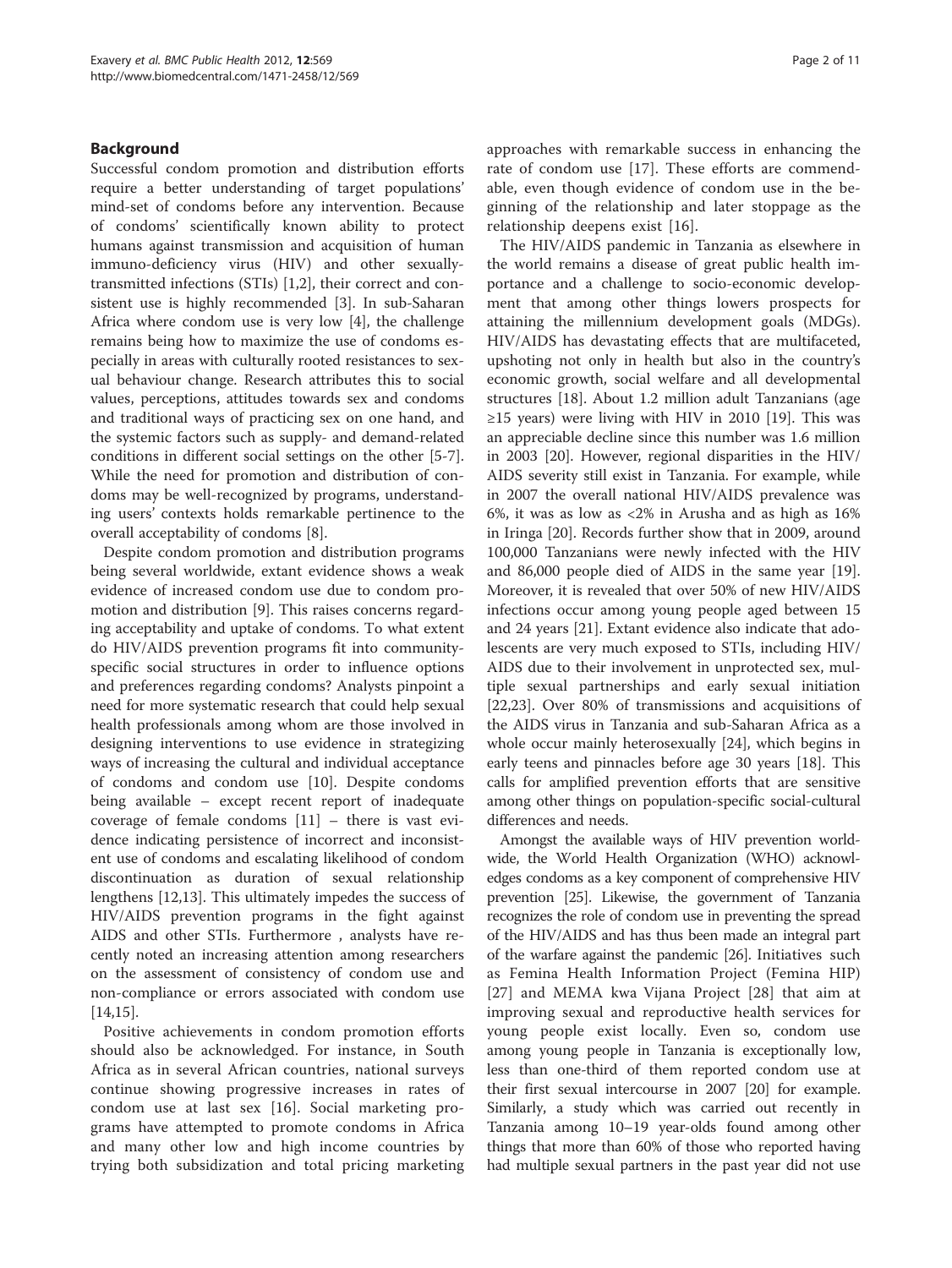condoms at the last sexual intercourse [\[29\]](#page-9-0). Further evidence of low and inconsistent condom use in Tanzania is available [\[30-32\]](#page-9-0). Overall, this suggests that condom promotion and distribution programs in the country have been less successful.

The current study is thus important because promotion and distribution of condoms alone may be inadequate if the degree of and what influences the acceptability of condoms is not well-understood. Condoms may be freely or cheaply available, but if people do not accept them or perceive their importance, no remarkable change in their consumption may be noticed. Therefore, it is important that factors that affect the acceptability of condom promotion and distribution are well understood in order to enhance quality and outcome of HIV-related programs and interventions. Apart from studies that have looked at condom use [\[22,29](#page-9-0)], our literature search revealed no study so far which has been conducted in Tanzania to assess the acceptability of condom promotion and distribution among 10–19 year-olds. This study thus responds to this knowledge gap in three objectives; (1) to quantify the proportion of 10–19 year-old adolescents that accept condom promotion and distribution among them and their peers, (2) for those that do not accept condom promotion and distribution, identify their reasons for not accepting condom promotion and distribution and (3) to assess factors associated with the acceptability of condom promotion and distribution among adolescents in Tanzania.

# **Methods**

# Study design and sampling

This study was cross-sectional in design. Data collection was conducted non-electronically using a standard questionnaire which was an interviewer-administered with many of its questions closed-ended. Field interviewers were adequately trained and after pilot survey, the questionnaire was finalized and the main survey study commenced shortly thereafter. The study areas were selected randomly using a multistage sampling technique which begun with identifying regions and later downsizing randomly to districts and within districts, selection of wards from which the primary schools and villages around were identified.

# Study area and study population

The study was conducted in two Tanzanian districts with different HIV prevalence namely, Mbeya rural (Mbeya region) and Mpwapwa (Dodoma region). Selection of these districts was justified by the evidence that the prevalence of HIV/AIDS in Tanzania varies with geographical localities (e.g. rural versus urban, roadside versus interior, etc.) [[33](#page-9-0)]. Records show that Mbeya is one of the worst affected regions of Tanzania by the

HIV/AIDS pandemic with prevalence of 14% [\[34,35\]](#page-9-0). In contrast, the HIV prevalence in Dodoma region was estimated at 5% in 2003–04 [[35](#page-9-0)].

Unfortunately, there are scanty publications that give a full account of the socioeconomic characteristics of the two districts. However, national population and housing census and demographic and health survey (DHS) reports indicate that over 80% of the residents of both districts are engaged mainly in agriculture with small scale farm holdings where they use traditional unmechanized technology. In Mpwapwa, livestock keeping is the second main economic activity of the majority. The district (Mpwapwa) is predominantly rural as majority of its residents live in rural areas. The reports show further that majority of people live in situations of poverty, albeit differences between rural and urban settings within and between the two districts. However, Mbeya rural seems to be in a relatively better position as reflected by other indicators such as proportions of people having access to formal education, health facilities, roads and household infrastructure [[36,37\]](#page-9-0).

Individual participants at school level were selected from a list of all eligible candidates at each school while those at a village level were identified from random households which were selected from a list of all households obtained from respective village leaders for each village. The participants were 10–19 year-olds.

# Variables and statistical analyses

A dependent or outcome variable for this study was acceptability of condom promotion and distribution among 10–19 year-old adolescents. Adolescents who reported that they agree with condom promotion and distribution among them and their peers were considered as being in acceptance while those who said that condoms should not be promoted and distributed among adolescents were considered as not being in acceptance with condom promotion and distribution. The variable was thus binary, with two categories as "accept" and "do not accept" condom promotion and distribution. The former (accept) was represented by a code "1" while the latter (not accept) was represented by a code "0".

Independent (predictor/explanatory) variables included were sex, age, religion, district of residence and living arrangements. Other independent variables were sexual activity, perception of condoms' protective effectiveness of STIs including HIV/AIDS, knowledge about places where condoms are available or distributed for free, experience with seeing or having heard about condoms, feelings about condom prices and how would one feel being seen by a parent or guardian holding or buying condoms.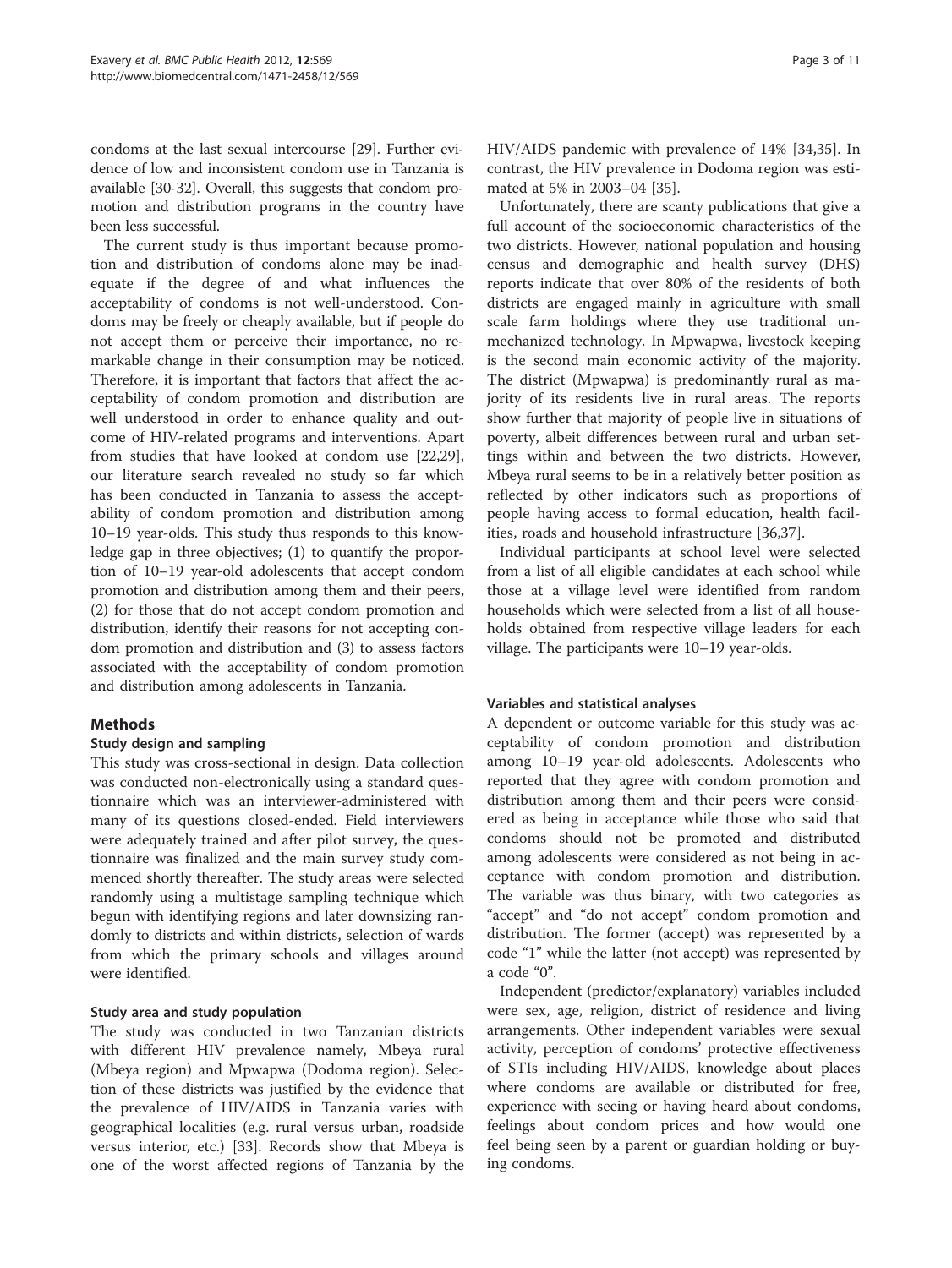The analysis began with describing the data in the form of one-way tabulations, bivariate analysis and later extended to multivariate analysis using logistic regression model. Since all the explanatory variables were categorical, the association between acceptability of condom promotion and distribution and each of the explanatory variables was tested using Pearson's Chi Square. Selection of variables for inclusion in the multivariate model was based on the log-likelihood ratio test, whereby a variable was retained in the model if there was statistical evidence that its presence improved the model [[38\]](#page-9-0). The model was finally checked for presence of interaction and adequacy before being approved as final. The whole process of data analysis was conducted using STATA (version 11) statistical software at 5% significance level.

#### Ethics

An ethical approval for the parent study from which this paper stems was granted by the Medical Research Coordinating Committee (MRCC) of the National Institute for Medical Research (NIMR). Participation in the study was voluntary with an informed consent being signed by the respondent after which an interview followed. An assent for each of the participants under 18 years of age was given after receiving approval from their respective parents/guardians. The data were anonymous and their storage was careful and confidential.

# Results

# Background characteristics

Table 1 presents background characteristics of the 1,327 adolescent participants who were aged  $13.5$  years (SD = 1.4) on average. Sex composition was generally even at 50.5% and 49.5% of male and female adolescents respectively. Christianity constituted a majority (93.9%) of the participants and the rest were Muslims. In terms of district of residence, 45.6% were living in Mbeya rural district and the rest resided in Mpwapwa district. Nearly four-fifths (81.1%) reported that they live with their parents while the rest were living with guardians (people or relatives other than their parents).

Results of the association between acceptability of condom promotion and distribution among 10–19 year-old adolescents and each of the explanatory variables are presented in Table [2](#page-4-0). We found that overall, 36.9% of the 10–19 year-old adolescents were in acceptance of condom promotion and distribution among them and their peers as well. This proportion was 34.9% in Mpwapwa district and 39.7% in Mbeya rural district. The acceptability of condom promotion and distribution was associated with various background and nonbackground characteristics of the participants. Percentage distribution of the respondents that accept condom

| promotion and distribution in Mpwapwa and Mbeya<br>rural districts of Tanzania, 2011 ( $N = 1$ , 327) |        |       |  |  |
|-------------------------------------------------------------------------------------------------------|--------|-------|--|--|
| <b>Background characteristics</b>                                                                     | n      | %     |  |  |
| Sex                                                                                                   | 1, 322 | 100.0 |  |  |
| Male                                                                                                  | 668    | 50.5  |  |  |
| Female                                                                                                | 654    | 49.5  |  |  |
| Age (in years)                                                                                        | 1,322  | 100.0 |  |  |
| $10 - 14$                                                                                             | 1,061  | 80.0  |  |  |
| $15-19$                                                                                               | 266    | 20.0  |  |  |
| Mean = $13.5$ , $SD = 1.4$                                                                            |        |       |  |  |
| Religion                                                                                              | 1, 319 | 100.0 |  |  |
| Christian                                                                                             | 1,239  | 93.9  |  |  |
| Muslim                                                                                                | 80     | 6.1   |  |  |
| <b>District of residence</b>                                                                          | 1, 327 | 100.0 |  |  |

Mbeya rural 605 45.6 Mpwapwa 722 54.4 Living arrangement 1, 311 100.0 Lives with parent(s)  $1,063$  81.1 Lives with guardian 248 18.9

SD = Standard Deviation, n = Number of respondents. Due to missing responses, some variable categories do not add up to 1, 327.

promotion and distribution in each category of the variables by district of residence are also presented in Table [2.](#page-4-0)

By sex, the acceptability of condom promotion and distribution was 38.9% among male and 34.7% among female adolescents. The difference observed between them was not significant  $(P = 0.112)$ . In terms of their age, 33.0% of the younger adolescents (10–14) reported acceptance of condom promotion and distribution. This proportion was 52.6% among older adolescents (15–19) and the difference was statistically significant  $(P < 0.001)$ . Christian and Muslim adolescents were similarly accepting condom promotion and distribution (37.2% versus 31.3%) ( $P = 0.284$ ). While the acceptability of condom promotion and distribution was 37.5% among adolescents living with their parents, it was 42.7% among those living with guardians and the difference observed was statistically significant  $(P = 0.037)$ .

With respect to sexual activity, it was found that sexually active adolescents were nearly two times as many sexually inactive ones to accept condom promotion and distribution (61.8% versus 29.7%) and the difference was statistically significant ( $P < 0.001$ ). However, despite the fact that a majority of the adolescents (92.7%) had had seen or heard of a condom, their level of acceptance of condom promotion and distribution was not different from that observed among adolescents who had never heard or seen a condom  $(P = 0.263)$ .

| Table 1 Background characteristics of the 10-19 year old |
|----------------------------------------------------------|
| participants in the analysis of acceptability of condom  |
| promotion and distribution in Mpwapwa and Mbeya          |
| rural districts of Tanzania, 2011 ( $N = 1$ , 327)       |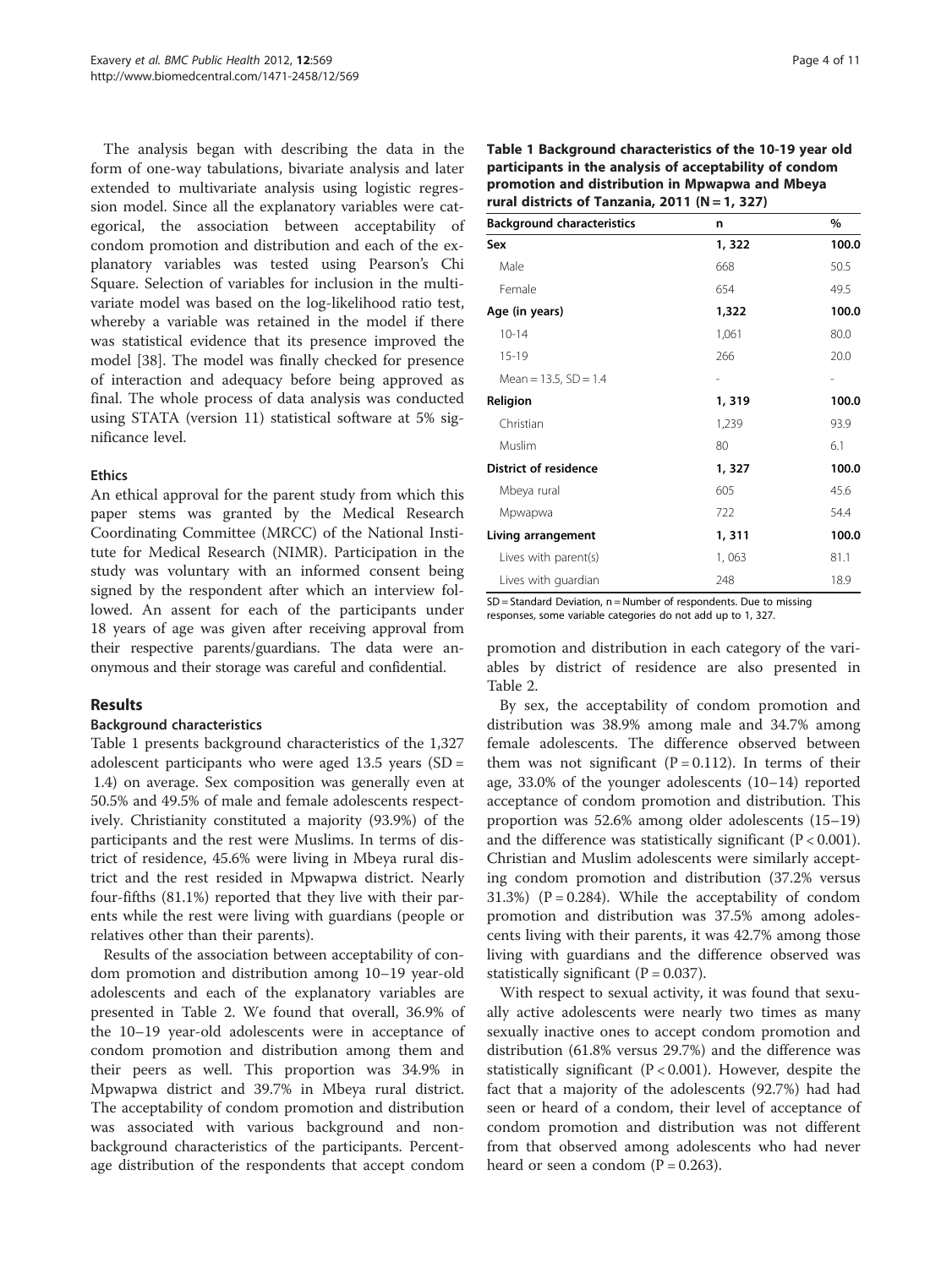<span id="page-4-0"></span>Table 2 Percentage distribution of 10-19 year-old adolescents that accept condom promotion and distribution among them and their peers by background and non background characteristics in Mpwapwa and Mbeya rural districts of Tanzania, 2011 (N = 1, 327)

|                                                                                      |             | Percent of adolescents that accept<br>condom promotion and distribution |         |                 |         |
|--------------------------------------------------------------------------------------|-------------|-------------------------------------------------------------------------|---------|-----------------|---------|
| Variable                                                                             | Number of   | Overall                                                                 |         | <b>District</b> | P-value |
|                                                                                      | adolescents |                                                                         | Mpwapwa | Mbeya rural     |         |
| Sex                                                                                  | 1,322       | 36.9                                                                    | 34.9    | 39.2            | 0.112   |
| Male                                                                                 | 668         | 38.9                                                                    | 37.8    | 40.3            |         |
| Female                                                                               | 654         | 34.7                                                                    | 32.1    | 38.1            |         |
| Age (in years)                                                                       | 1,327       | 36.9                                                                    | 34.9    | 39.3            | < 0.001 |
| $10 - 14$                                                                            | 1,061       | 33.0                                                                    | 28.3    | 37.8            |         |
| $15-19$                                                                              | 266         | 52.6                                                                    | 54.4    | 48.8            |         |
| Religion                                                                             | 1,319       | 36.9                                                                    | 34.9    | 39.2            | 0.284   |
| Christian                                                                            | 1,239       | 37.2                                                                    | 35.5    | 39.2            |         |
| Muslim                                                                               | 80          | 31.3                                                                    | 28.8    | 38.1            |         |
| Living arrangement                                                                   | 1,311       | 37.0                                                                    | 35.0    | 39.4            | 0.037   |
| Lives with parent(s)                                                                 | 1,063       | 35.7                                                                    | 34.8    | 36.7            |         |
| Lives with guardian                                                                  | 248         | 42.7                                                                    | 35.9    | 50.4            |         |
| Sexual activity                                                                      | 1,258       | 36.7                                                                    | 34.8    | 39.3            | < 0.001 |
| Active                                                                               | 275         | 61.8                                                                    | 63.7    | 58.3            |         |
| Inactive                                                                             | 983         | 29.7                                                                    | 25.2    | 35.1            |         |
| Ever heard or seen a condom                                                          | 1,325       | 37.0                                                                    | 34.9    | 39.5            | 0.263   |
| No                                                                                   | 97          | 42.3                                                                    | 20.0    | 44.8            |         |
| Yes                                                                                  | 1,228       | 36.6                                                                    | 35.1    | 38.6            |         |
| Agreeability of condom effectiveness in<br>preventing transmission of STIs           | 1,317       | 37.1                                                                    | 34.9    | 39.7            | < 0.001 |
| Agree                                                                                | 1,070       | 39.6                                                                    | 38.4    | 41.1            |         |
| Do not agree                                                                         | 133         | 15.0                                                                    | 19.3    | 8.0             |         |
| Difficult to say                                                                     | 144         | 38.6                                                                    | 22.4    | 55.4            |         |
| Do you know a place<br>where condoms are<br>available or distributed freely?         | 1,323       | 36.9                                                                    | 35.0    | 39.2            | 0.011   |
| No                                                                                   | 1,072       | 35.3                                                                    | 34.3    | 36.3            |         |
| Yes                                                                                  | 251         | 43.8                                                                    | 37.2    | 54.7            |         |
| Feelings about condom price                                                          | 1,315       | 36.9                                                                    | 35.0    | 39.2            | < 0.001 |
| Too costly                                                                           | 35          | 48.6                                                                    | 46.2    | 55.6            |         |
| Fair                                                                                 | 392         | 47.2                                                                    | 44.2    | 55.1            |         |
| Don't know                                                                           | 888         | 31.9                                                                    | 27.8    | 35.4            |         |
| How would you feel being seen by a<br>parent/guardian holding or<br>buying a condom? | 1,298       | 37.1                                                                    | 34.9    | 39.8            | < 0.001 |
| Comfortable                                                                          | 116         | 62.9                                                                    | 54.6    | 74.0            |         |
| Uncomfortable                                                                        | 1,182       | 34.5                                                                    | 32.9    | 36.6            |         |

Due to missing responses, some variable categories do not add up to 1,327. P-values are based on Pearson's Chi Square test between each of the variables and the overall acceptance of condom promotion and distribution.

The acceptability of condom promotion and distribution was also examined across levels at which the respondents were in agreement with the claim that condoms are effective in preventing transmission of STIs including HIV if appropriately used. We found that 39.6% of those who were in agreement with the claim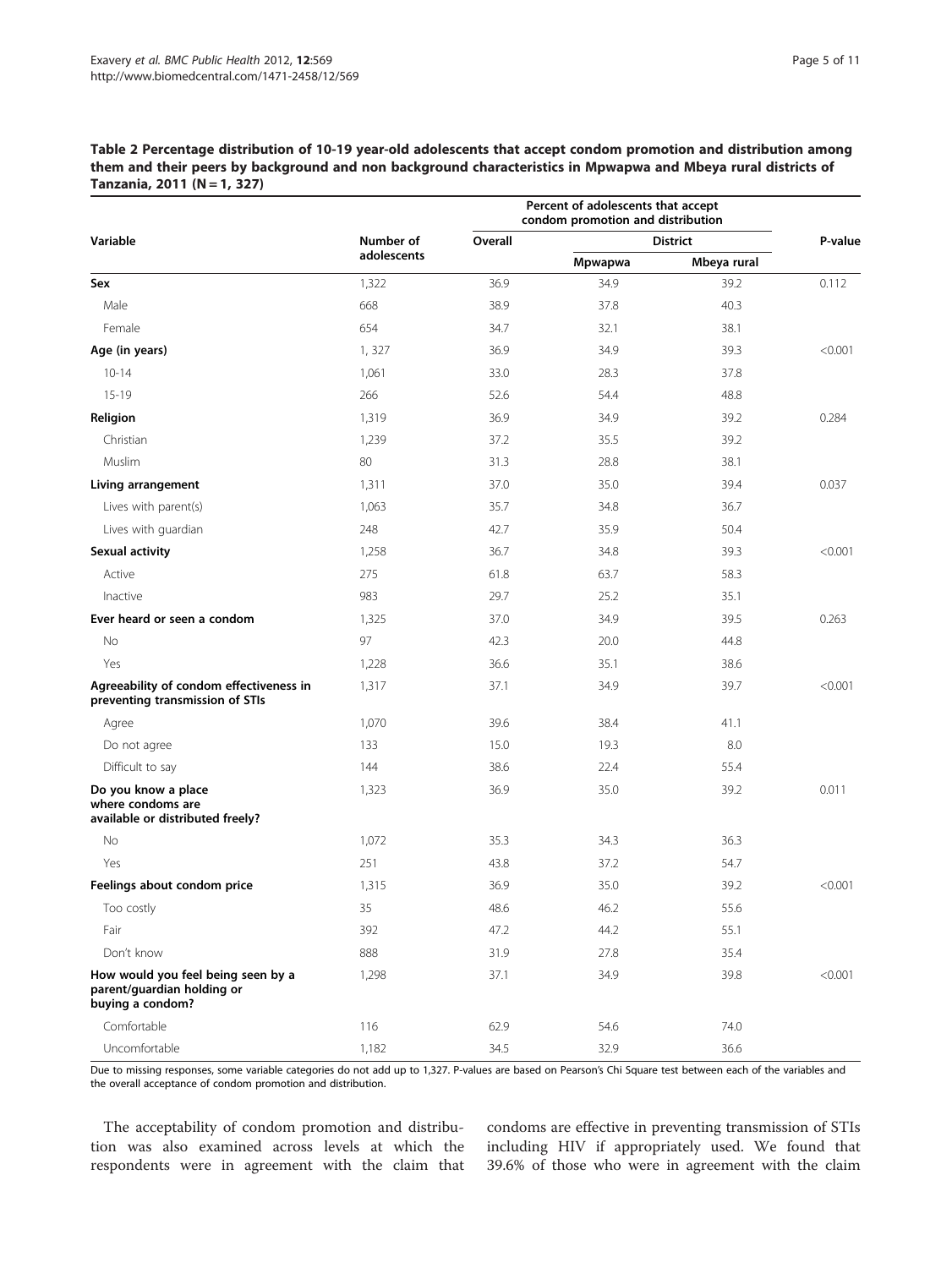were also in acceptance with condom promotion and distribution. This proportion was 15.0% and 38.6% among those who reported that they do not agree and those who said that it is difficult to say respectively regarding the claim on condom effectiveness. These differences were statistically significant  $(P < 0.001)$ . Likewise, the proportion of adolescents that reported that they know places where condoms are available or distributed for free exceeded that for adolescents who did not know such places (43.8% versus 35.3%) and the difference was significant  $(P = 0.011)$ . Regarding perceptions on condoms prices, 48.6% of those who felt that condoms are too costly reported that they accept condom promotion and distribution. This proportion was 47.2% and 31.9% among those who reported that the price is fair and those who reported that they do not know the prices respectively, and the difference observed was statistically significant  $(P < 0.001)$ .

On the other hand, 62.9% of the adolescents who said that they would feel comfortable being seen by a parent or guardian holding or buying condoms reported to find the issue of condom promotion and distribution acceptable to them. The corresponding proportion among those who said that they would feel uncomfortable if they are seen by a parent or guardian holding or buying condoms was 34.5% and the difference between them was statistically significant  $(P < 0.001)$ .

#### Multivariate logistic regression results

Adjusted factors associated with acceptability of condoms promotion and distribution among 10–19 year-old adolescents in Mpwapwa and Mbeya rural districts of Tanzania is presented in Table [3](#page-6-0). The findings reveal presence of an interaction between sexual activity and age in the prediction of acceptability of condom promotion and distribution. The effect of sexual activity on the acceptability of condom promotion and distribution is age-dependent and vice versa. Adolescents who were sexually active and aged 15–19 years were almost 8 times more likely to accept condom promotion and distribution compared to those who were sexually inactive and aged 10–14 (OR = 7.78, 95% CI 4.65-12.99). Similarly, acceptance of condom promotion and distribution was nearly 6 times more likely among adolescents who were sexually active compared to sexually inactive ones and aged 15–19 (OR = 5.91, 95% CI 3.24-10.77). It was also twice more likely that the sexually active group will accept condom promotion and distribution compared to their sexually inactive counterpart and aged 10–14 (OR = 2.34, 95% CI 1.61-3.40). Likewise, compared to 10–14 year-olds, adolescents in the age group 15–19 and sexually active were around 3 times more likely to accept condom promotion and distribution (OR = 3.32, 95% CI 1.86-5.92).

Furthermore, adolescents who reported that they perceive condoms as being ineffective in preventing transmission of STIs including HIV were 66% less likely than those who did perceive so to accept condom promotion and distribution (OR = 0.34, 95% CI 0.20-0.56). On the other hand, those who were residents of Mbeya rural district were 67% more likely than residents of Mpwapwa district to accept promotion and distribution of condoms among them  $(OR = 1.67, 95\% \text{ CI } 1.28-2.19)$ .

Another important factor was living arrangement. Adolescents who reported that they live with guardians were 48% more likely than those who reported that they live with their own parents to accept condom promotion and distribution (OR = 1.48, 95% CI: 1.08-2.04). Similarly, adolescents who reported that they would feel comfortable being seen by a parent or guardian holding or buying condoms were almost twice as likely as those who would feel uncomfortable under such scenarios to accept condom promotion and distribution among them and their peers (OR = 2.20, 95% CI 1.40-3.46).

Finally, there were no evidence of predictive effect of condom promotion and distribution due to sex (male versus female:  $OR = 0.77$ ,  $95\%$  CI 0.59-1.01), feelings about condom price (fair versus too costly:  $OR = 0.73$ , 95% CI 0.33-1.62; don't know versus too costly: OR = 0.48, 95% CI 0.22-1.05) and knowledge of places where condoms are available or distributed for free (OR = 1.04, 95% CI 0.74-1.44).

# Reasons for not accepting condom promotion and distribution

Study participants who reported that there should be no promotion and distribution of condoms among them and their peers  $(n = 837)$ , subsequently reported reasons for their stance. Distribution of the reasons reported (percent of adolescents that reported each reason) by district of residence are presented in Figure [1.](#page-7-0)

A majority (62.7%) of the adolescents reported that they are too young to be given condoms and condom promotions. This proportion was 72.3% and 50.4% in Mpwapwa and Mbeya rural districts respectively. The participants argued that condoms are suitable for adults, not children of their age because they should not be engaging in sexual activities before marriage. Reports from 16.7% of the respondents further indicated that condoms should not be promoted and distributed to adolescents because doing so would influence not only the sexually active ones to engage in heterosexual affairs, but also those who have never had sex would want to experiment the use of condoms, an act which would mostly lead into an occurrence of a sexual intercourse (early sexual initiation), thus expose them to the risk of STIs. A few (3.7%) of the respondents also reported that there should be no condom promotion and distribution among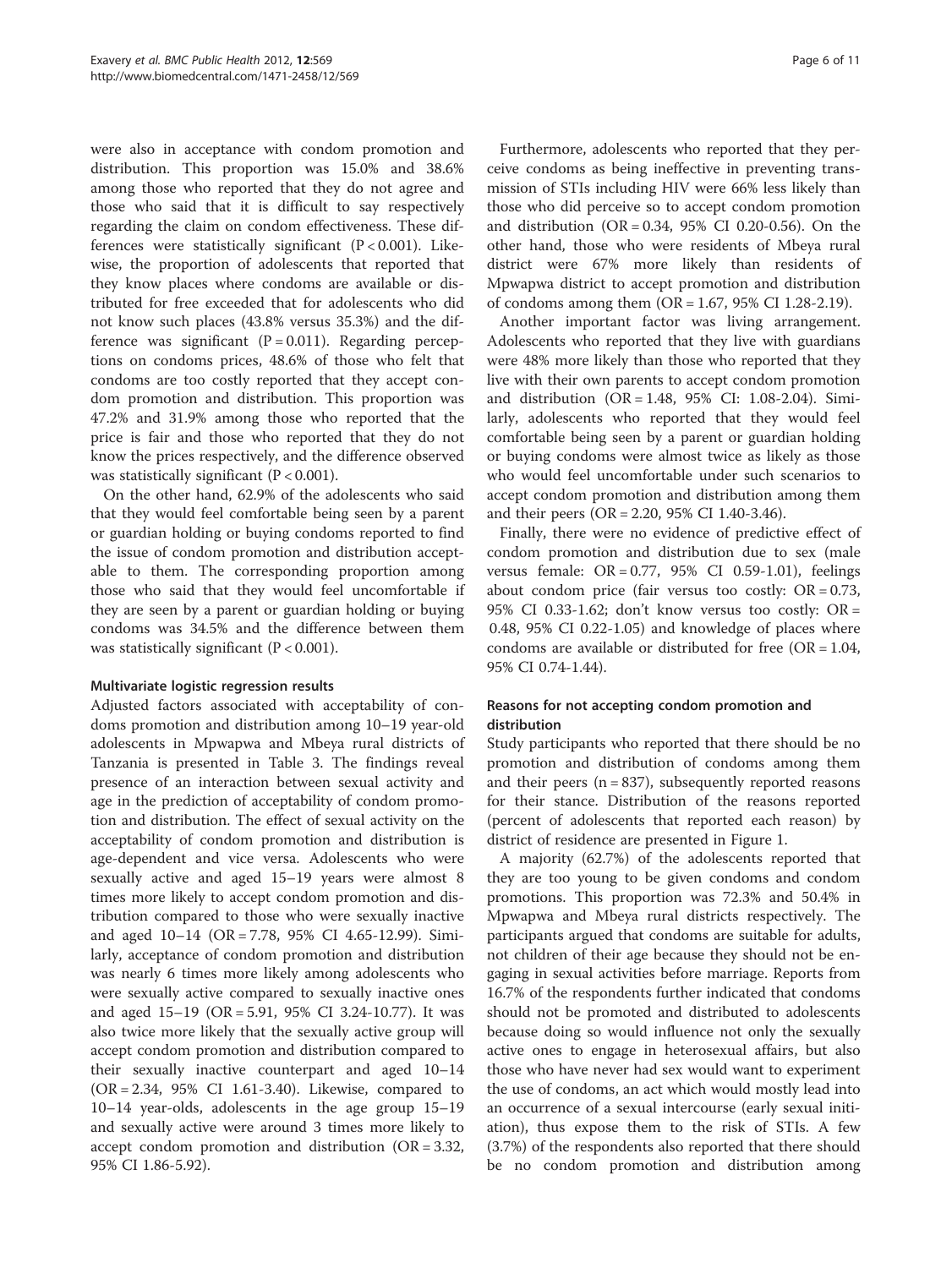<span id="page-6-0"></span>

| Table 3 Multivarate logistic regression model of correlates of acceptability of condom promotion and distribution |  |  |  |  |
|-------------------------------------------------------------------------------------------------------------------|--|--|--|--|
| among 10-19 year-old adolescents in Mpwapwa and Mbeya rural districts of Tanzania, 2011 ( $n = 1,191$ )           |  |  |  |  |

| Covariate                                                                      | Odds Ratio (OR) | 95% Confidence Interval (CI) |
|--------------------------------------------------------------------------------|-----------------|------------------------------|
| Sexual activity X Age (in years)                                               |                 |                              |
| Active and age 15-19 versus inactive and age 10-14                             | $7.78***$       | 4.65-12.99                   |
| Active versus inactive, age 15-19                                              | $5.91***$       | 3.24-10.77                   |
| Active versus inactive, age 10-14                                              | $2.34***$       | $1.61 - 3.40$                |
| Age 15-19 versus age 10-14, active                                             | $3.32***$       | 1.86-5.92                    |
| Age 15-19 versus age 10-14, inactive                                           | 1.32            | $0.89 - 1.95$                |
| Agreeability of condom effectiveness in preventing transmission of STIs        |                 |                              |
| Agree (ref.)                                                                   | 1.00            |                              |
| Do not agree                                                                   | $0.34***$       | $0.20 - 0.56$                |
| Difficult to say                                                               | 1.18            | $0.74 - 1.87$                |
| <b>District of residence</b>                                                   |                 |                              |
| Mpwapwa (ref.)                                                                 | 1.00            |                              |
| Mbeya rural                                                                    | $1.67***$       | 1.28-2.19                    |
| How would you feel being seen by a parent/guardian holding or buying a condom? |                 |                              |
| Uncomfortable (ref.)                                                           | 1.00            |                              |
| Comfortable                                                                    | $2.20***$       | 1.40-3.46                    |
| Living arrangement                                                             |                 |                              |
| Lives with parent(s) (ref.)                                                    | 1.00            |                              |
| Lives with a guardian                                                          | $1.48***$       | 1.08-2.04                    |
| Sex                                                                            |                 |                              |
| Female (ref.)                                                                  | 1.00            |                              |
| Male                                                                           | 0.77            | $0.59 - 1.01$                |
| Feelings about condom price                                                    |                 |                              |
| Too costly (ref.)                                                              | 1.00            |                              |
| Fair                                                                           | 0.73            | $0.33 - 1.62$                |
| Don't know                                                                     | 0.48            | $0.22 - 1.05$                |
| Do you know a place where condoms are available or distributed freely          |                 |                              |
| No (ref.)                                                                      | 1.00            |                              |
| Yes                                                                            | 1.04            | $0.74 - 1.44$                |

\*\*\*P < 0.001, \*\*P < .05; ref. = reference/baseline category; Variables are adjusted for one another and the Hosmer-Lemeshow goodness-of-fit test showed that the model fits the data adequately  $(P = 0.420)$ .

adolescents because they do not know how to use such products properly. A religiously-related reason was also reported by 2.2% of the adolescents that having a premarital sex is sinning or committing an abomination before God. Though few, a perception that condoms cause AIDS and other diseases emerged among 1.1% respondents and also that condoms are large and do not fit their sexual organs (1.0%). Thirteen percent (12.7%) of the respondents did not disclose any reason for rejecting condom promotion and distribution.

#### **Discussion**

This study sought to assess the extent of and factors associated with acceptability of condom promotion and

distribution among 10–19 year-old adolescents in Mpwapwa and Mbeya rural districts of Tanzania, using cross-sectional data collected in these districts in 2011. Adolescent participants who reported that there should be no condom promotion and distribution among them were subsequently asked why they think so. The findings reveal a small proportion (37%) of adolescents that agree that promotion and distribution of condoms among them and their peers both in- or out- of schools is worthwhile. Unfortunately, we found no comparable literature apart from studies that report prevalence of condom use at the last sexual intercourse among 10–19 year-olds in some districts of Tanzania [\[22,29](#page-9-0)]. While this may partly represent the extent of acceptance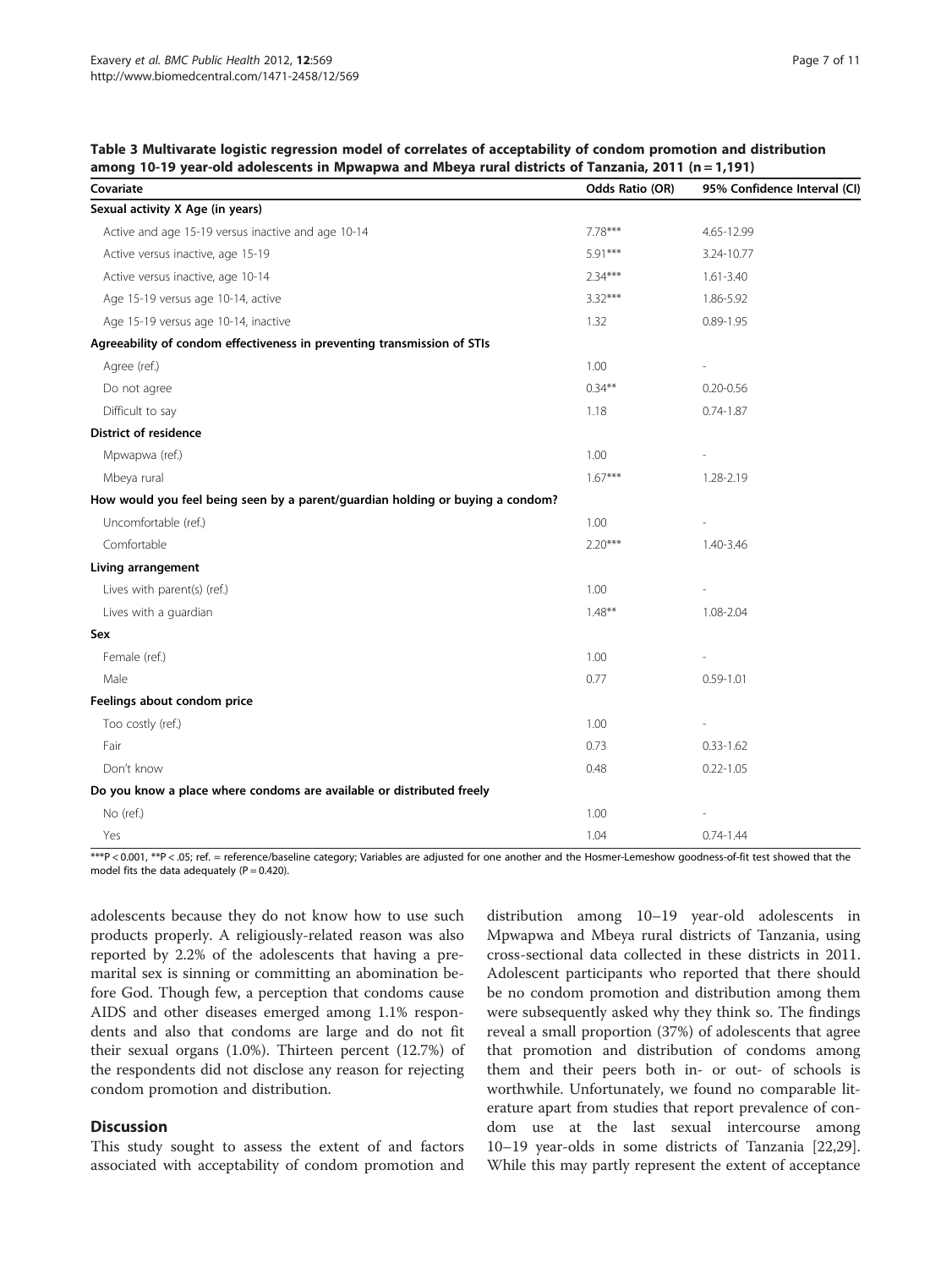<span id="page-7-0"></span>

of promotion and distribution of condoms, it does not account for those who are in acceptance of condom promotion and distribution but are not sexually active.

Participants who reported that they do not agree (rejection) with condom promotion and distribution among them and their peers reported that they are too young to be sensitized about condoms and that promotion and distribution of condoms among them would encourage sexual practices as they explore or experiment the use of condoms. This suggested among other things that promotion and distribution of condoms among adolescents would promote sexual initiation. Although the perception that condom promotion among adolescents might increase sexual activity has been reported [\[39,40](#page-9-0)], other studies have shown that the two are not related [[41,42\]](#page-9-0). Further research is thus required to provide clarifications.

Around a quarter of the adolescents reported that they were sexually active and the multivariate model revealed that being sexually active and aged 15–19 was a strongest predictor of the acceptability of condom promotion and distribution. It is likely that perceived risk of STIs including HIV/AIDS and unintended pregnancies (especially females) which may dictate one's need for protection, together with the possibility of having had a longer duration of exposure to promotions or advertisements of condoms and HIV/AIDS sensitization messages may altogether have influenced positively the acceptability of

condom promotion and distribution among older and sexually active adolescents. Other studies have found that older adolescents are more likely than younger ones to use condoms [\[29\]](#page-9-0), implying a varied degree of acceptability of either the exposure to, or a positive perception on roles that condoms play.

Empirical and anecdotal evidences show considerable attention being on the importance of geographical factors including location on the distribution, accessibility and eventually acceptability and utilization of health services [[43](#page-10-0)]. The present study shows that the respondents from the two districts were of a different degree in the acceptability of condom promotion and distribution. It was noted that adolescent residents of Mbeya rural district were more likely than their counterparts in Mpwapwa district to accept condom promotion and distribution. While this may have implications on the actual use of condoms, it may be an indicator of the extent to which the HIV/AIDS prevention programs have penetrated the areas differently. Since Mbeya is one of the regions in Tanzania with highest HIV/AIDS prevalence, considerable HIV prevention efforts that have gone into such areas [\[35](#page-9-0)] may have positively shaped people's behaviour and outlook of condoms thus more likely that the acceptance of condom promotion and distribution in such places is thus higher than elsewhere. Considering that the use of condoms partly result from favourable acceptance of their distribution, the spatial disparities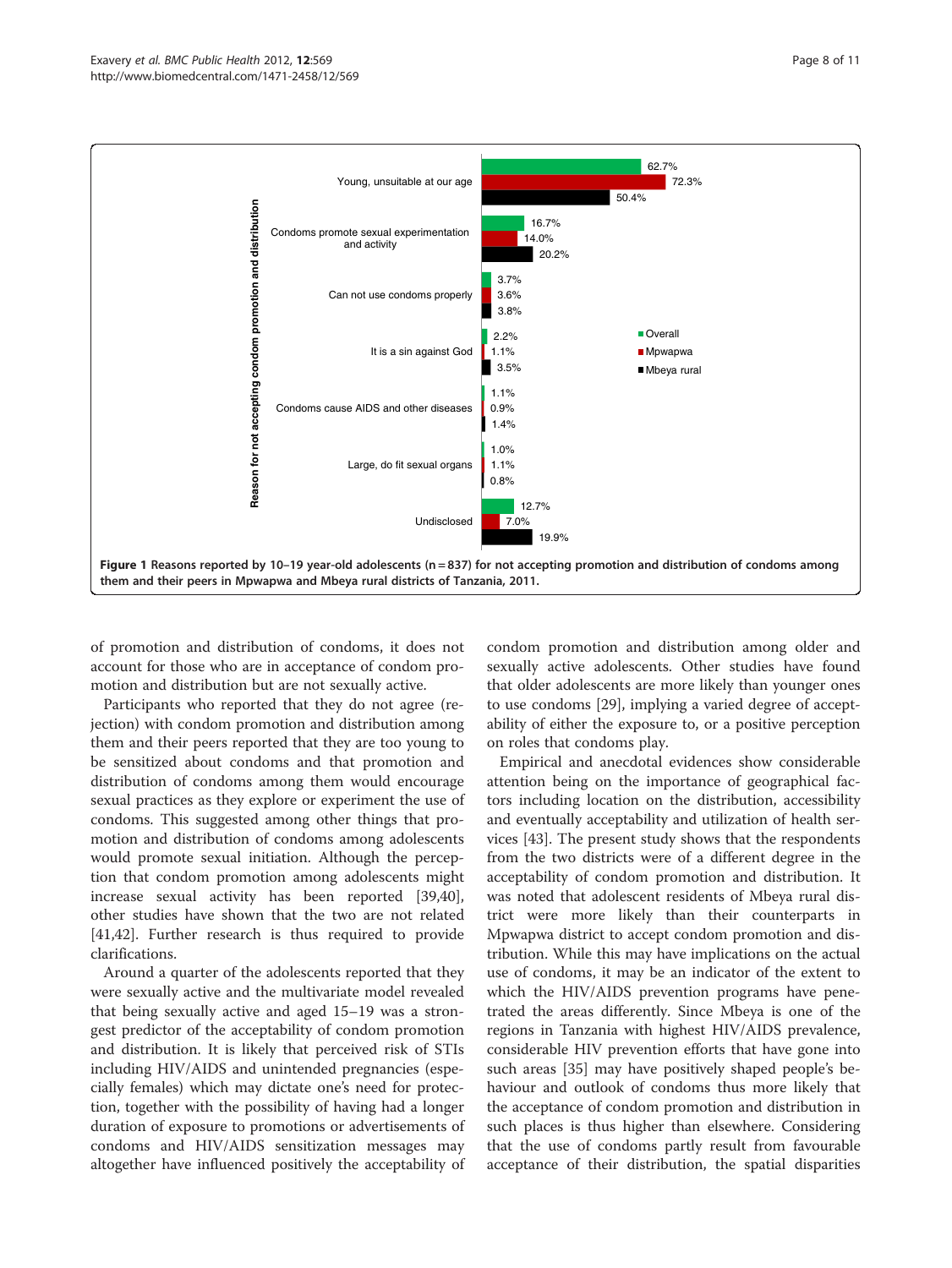observed may also be linked to differences in access to information and communication as similarly observed elsewhere [[33](#page-9-0),[44](#page-10-0)]. The differences in cultures, values and norms that are partly linked to geographical locations also count remarkably [[44](#page-10-0)]. Further research is however required to elucidate how best HIV/AIDS prevention programs can be integrated into existing socio-cultural structures using (where possible) local infrastructures as a way of increasing their acceptability and sustainability.

Family ties also seem to be important in explaining the observed difference in the acceptability of the promotion and distribution of condoms among adolescents. For instance, the present study reveal that adolescents who reported that they would feel comfortable if they were seen by a parent or guardian buying or holding condoms were more likely than those who said that they would feel uncomfortable to accept condom promotion and distribution. Moreover, those who were living with their guardians were more likely than those living with their own parents to accept condom promotion and distribution. It may be that adolescents who live with guardian (s) experience a higher level of autonomy when it comes to making decisions and choices on their sexuallyrelated matters than those living with their parents. Exavery et al. [\[29\]](#page-9-0) in their recent study of relationship between multiple sexual partnerships and condom use report on socio-cultural illegality of sexual practices among young unmarried adolescents. The study points out that an occurrence of a sexual intercourse among unmarried adolescents is a secret action in attempt to avoid a portrayal of behavioural disobedience or misconduct to parents, relatives and the community at large and may be associated with the belief that condom promotion and distribution to adolescents is a sinful attempt.

Parents or guardians and the community at large have key roles to play in shaping the ultimate behaviours of children. Even as parents are advised to be clear about their own values, attitudes and talking to their children early and establish rules and expectations of behaviour, they should strive to be role models of their children. It is recognized that parents' behaviours have consequential impacts in the overall behavioural outcomes of their children [[45](#page-10-0)], thus important that they behave well for the benefit of children.

Furthermore, acceptance of condom promotion and distribution was less likely to be noted among those who were not in agreement with the claim that a condom is effective in preventing transmission of STIs including HIV/AIDS than those who were in agreement. This indicates how the value of condoms in the fight against STIs may be downgraded due to individual or social misconceptions and stigma about condoms. This highlights the need for condom promotion and distribution programs and interventions to clarify myths and clearly explain condom effectiveness and emphasize correct and consistent use of it at each sexual encounter for better sexual and reproductive health outcomes of users.

#### Limitations

The data collected during the fieldwork was selfreported, therefore being difficult to verify and may have been affected by the respondents' recall bias. The present findings may not be generalized to represent the whole country since only two districts were surveyed. In addition, since the study was cross-sectional in design, no causal inferences may be drawn from our findings because the dependent variable - acceptability of condom promotion and distribution - and the independent variables were all measured at the same time thus difficult to establish temporality.

# Conclusions

The proportion of 10–19 year-old adolescents that accept condom promotion and distribution in Mpwapwa and Mbeya rural districts of Tanzania is generally low. Factors such as sexual activity, age, sex, living arrangements, place of residence, confidence when buying or accessing condoms and perceptions about condom effectiveness require important consideration in designing workable and sustainable HIV/AIDS control programs that advocate condom promotion and distribution among adolescents.

Therefore, efforts aimed at changing negative perceptions about condoms on religious and social morality grounds as well as in relation to the protective efficacy of condoms are crucial among Tanzanian adolescents. This can be achieved through a rigorous context-specific and social-cultural-based sexual and reproductive health education, and should be prioritized as an integral component for successful HIV/AIDS prevention programs in Tanzania.

#### Competing interests

The authors declare that they have no competing interests.

#### Authors' contributions

AE conceptualized the research question, participated in designing the study and played a major role on the statistical analyses with close assistance of GMM and JR. AE and JR also drafted the manuscript. GMM conceived the parent study, lead the design of it and established the first draft of the full proposal of the parent study, wrote the first and final drafts of the technical research report and reviewed the first and final draft versions of the present manuscript. AKM and JJM assisted greatly GMM in the conception and proposal writing for the parent study. All the rest co-authors critically reviewed the manuscript and approved the final draft. MNM was also an overseer of the administrative and other logistical aspects of the study among a series of related studies. All authors read and approved the final manuscript.

#### Acknowledgements

We acknowledge the Global Fund for Fighting AIDS, Tuberculosis and Malaria (GFTAM) for the funding provided under the auspices of the Ministry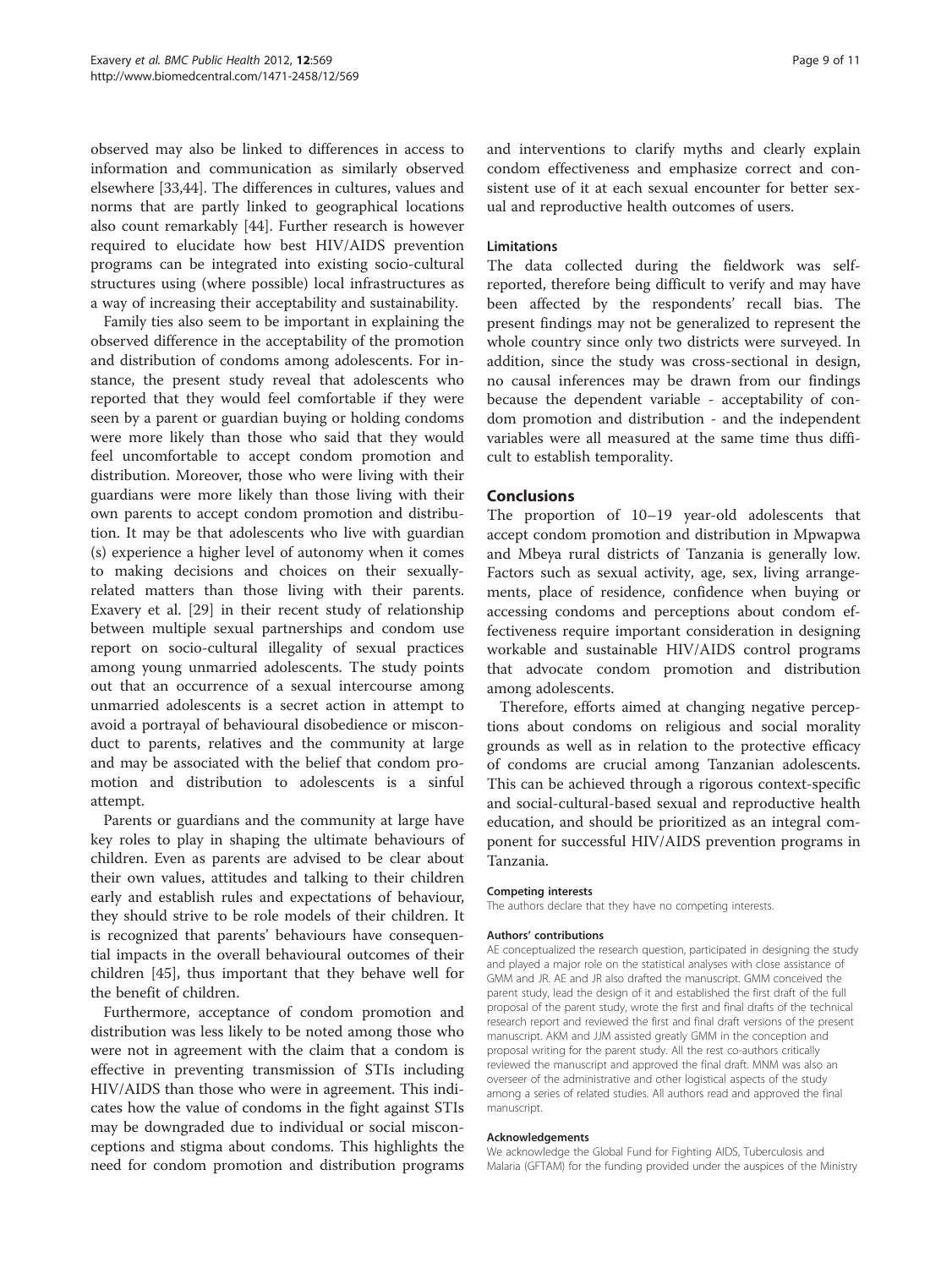<span id="page-9-0"></span>of Health and Social Welfare (MoHSW) of Tanzania and the Tanzania Commission for AIDS (TACAIDS) to carry out the main survey from which this paper emanates. We also in a special way acknowledge the study participants, teachers at primary schools visited, field workers, District Councils and Regional Health Administrative Authorities for their support without which the survey would not have been possible.

#### Author details

<sup>1</sup> Ifakara Health Institute, P.O. Box 78373, Dar es Salaam, Tanzania. <sup>2</sup>National Institute for Medical Research (NIMR), Headquarters, P.O. Box 9653, Dar es Salaam, Tanzania. <sup>3</sup>National Bureau of Statistics (NBS), P.O. Box 796, Dar es Salaam, Tanzania. <sup>4</sup>Amani Medical Research Centre, P.O Box 81, Muheza, Tanzania. <sup>5</sup>Tanga Medical Research Centre, P.O Box 950, Tanga, Tanzania.<br><sup>6</sup>Ngongongare Medical Research Centre, P.O.Box 514Llsa River, Arusha. Ngongongare Medical Research Centre, P.O Box 514Usa River, Arusha, Tanzania.

#### Received: 22 April 2012 Accepted: 14 July 2012 Published: 29 July 2012

#### References

- Pinkerton SD, Abramson PR: Effectiveness of condoms in preventing HIV transmission. Soc Sci Med 1997, 44:1303–1312.
- 2. Hearst N, Chen S: Condoms for AIDS Prevention in the Development World: Is it Working? Stud Fam Plan 2004, 35:39–47.
- 3. Majra JP: Correct and consistent use of condoms. Indian J Sex Transm Dis 2009, 30:53.
- 4. Maticka-Tyndale E: Condoms in sub-Saharan Africa. Sex Health 2012, 9:59–72.
- 5. Papo JK, Bauni EK, Sanders EJ, Brocklehurst P, Jaffe HW: Exploring the condom gap: is supply or demand the limiting factor – condom access and use in an urban and a rural setting in Kilifi district, Kenya. AIDS 2011, 25:247–255.
- MacPhail C, Campbell C: 'I think condoms are good but, aai, I hate those things': condom use among adolescents and young people in a Southern African township. Soc Sci Med 2001, 52:1613–1627.
- 7. Agha S, Hutchinson P, Kusanthan T: The effects of religious affiliation on sexual initiation and condom use in Zambia. J Adolesc Health 2006, 38:550–555.
- Joanis C, Beksinska M, Hart C, Tweedy C, Linda J, Smit J: Three new female condoms: which do South-African women prefer? Contraception 2011, 83:248–254.
- 9. GiveWell: Program: Condom promotion and distribution to prevent HIV/AIDS. 2012:4-12-2012. [http://givewell.org/international/technical/programs/](http://givewell.org/international/technical/programs/condom-distribution) [condom-distribution](http://givewell.org/international/technical/programs/condom-distribution).
- 10. 2012:6-1-2012. [http://www.psypost.org/2012/02/prevalence-of-improper](http://www.psypost.org/2012/02/prevalence-of-improper-condom-use-a-public-health-issue-worldwide-10068)[condom-use-a-public-health-issue-worldwide-10068.](http://www.psypost.org/2012/02/prevalence-of-improper-condom-use-a-public-health-issue-worldwide-10068)
- 11. Gallo MF, Kilbourne-Brook M, Coffey PS: A review of the effectiveness and acceptability of the female condom for dual protection. Sex Health 2012, 9:18–26.
- 12. Amirkhanian YA: Review of HIV vulnerability and condom use in central and eastern Europe. Sex Health 2012, 9:34–43.
- 13. Anderson JE, Cheney R, Clatts M, Faruque S, Kipke M, Long A, Mills S, Toomey K, Wiebel W: HIV risk behavior, street outreach, and condom use in eight high-risk populations. AIDS Educ Prev 1996, 8:191–204.
- 14. Sanders SA, Yarber WL, Kaufman EL, Crosby RA, Graham CA, Milhausen RR: Condom use errors and problems: a global view. Sex Health 2012, 9:81–95.
- 15. Takács J, Amirkhanian YA, Kelly JA, Kirsanova AV, Khoursine RA, Mocsonaki L: "Condoms are reliable but I am not": A qualitative analysis of AIDSrelated beliefs and attitudes of young heterosexual adults in Budapest, Hungary, and St. Petersburg. Cent Eur J Publ Health 2006, 14:59-66.
- 16. Beksinska ME, Smit JA, Mantell JE: Progress and challenges to male and female condom use in South Africa. Sex Health 2012, 9:51–58.
- 17. Chapman S, Jafa K, Longfield K, Violet N, Buszin J, Ngamkitpainboon L, Kays M: Condom social marketing in sub-Saharan Africa and the Total Marketing Approach. Sex Health 2012, 9:44–50.
- 18. Whitaker J: HIV/AIDS in Tanzania: My Experience And Selian Lutheran Hospital's Response. 2006:93ZH790.
- 19. UNAIDS: UNAIDS report on the global AIDS epidemic. 2010.
- 20. Tanzania Commission for AIDS (TACAIDS): Zanzibar AIDS Commission (ZAC),

National Bureau of Statistics (NBS), Office of the Chief Government Statistician (OCGS), Macro International Inc. Tanzania HIV/AIDS and Malaria Indicator Survey 2007–08. Dar es Salaam, Tanzania: TACAIDS, ZAC, NBS, OCGS and Macro International Inc; 2008.

- 21. UNAIDS: Report on the Global AIDS Epidemic. 2004. [http://www.unaids.org/](http://www.unaids.org/bangkok2004/GAR2004_html/GAR2004_00_en.htm) [bangkok2004/GAR2004\\_html/GAR2004\\_00\\_en.htm.](http://www.unaids.org/bangkok2004/GAR2004_html/GAR2004_00_en.htm)
- 22. Kazaura MR, Masatu MC: Sexual Practices among unmarried adolescents in Tanzania. BMC Publ Health 2009, 9:373.
- 23. Rehle T, Shisana O, Pillay V, Zuma K, Puren A, Parker W: National HIV incidence measures-new insights into the South African epidemic. S Afr Med J 2007, 97:194-199.
- 24. WHO: Global strategy for the prevention and control of sexually transmitted infections. 2007:4-12-2012.<http://whqlibdoc.who.int/>.
- 25. WHO: Condoms for HIV prevention. 2012:4-12-2012. [http://www.who.int/hiv/](http://www.who.int/hiv/topics/condoms/en/index.html) [topics/condoms/en/index.html.](http://www.who.int/hiv/topics/condoms/en/index.html)
- 26. HIV and AIDS in Tanzania. 2012:4-12-2012. [http://www.avert.org/hiv-aids](http://www.avert.org/hiv-aids-tanzania.htm)[tanzania.htm](http://www.avert.org/hiv-aids-tanzania.htm).
- 27. Femina HIP: Health Information Project. 2012:4-14-2012. [http://www.](http://www.comminit.com/?q=edutain-africa/content/femina-hip-health-information-project) [comminit.com/?q=edutain-africa/content/femina-hip-health-information](http://www.comminit.com/?q=edutain-africa/content/femina-hip-health-information-project)[project.](http://www.comminit.com/?q=edutain-africa/content/femina-hip-health-information-project)
- 28. Hayes RJ, Changalucha J, Ross DA, Gavyole A, Todd J, Obasi AIN, Plummer ML, Wight D, Mabey DC, Grosskurth H: The MEMA kwa Vijana Project: Design of a community randomised trial of an innovative adolescent sexual health intervention in rural Tanzania. Contemp Clin Trials 2005, 26:430–442.
- 29. Exavery A, Lutambi AM, Mubyazi GM, Kweka K, Mbaruku G, Masanja H: Multiple sexual partners and condom use among 10–19 year-olds in four districts in Tanzania: What do we learn? BMC Publ Health 2012, 11:490.
- 30. Kapiga SH: Determinants of multiple sexual partners and condom use among sexually active Tanzanians. East Afr Med J 1996, 73:435-442.
- 31. Mnyika KS, Klepp KI, Kvale G, Kvale G, Nilssen S, Kissila PE, Ole-King'ori N: Prevalence of HIV-1 infection in urban, semi-urban and rural areas in Arusha region, Tanzania. AIDS 1994, 8:1477–1481.
- 32. Ng'weshemi JZL, Boerma JT, Pool R, Barongo L, Senkoro K, Maswe M, Isingo R, Schapink D, Nnko S, Borgdorff MW: Changes in male sexual behavior in response to the AIDS epidemic: evidence from a cohort study in urban Tanzania. AIDS 1996, 10:1415–1420.
- 33. Kamugola Y, Slaymaker E, Zabra B, Mngara J, Isingo R, Changalucha J, Mwidunda P, Kimaro D, Urassa M: Trends in HIV and Syphyllis prevalence and correlates of HIV infection: results from cross-sectional surveys among women attending antenatal clinics in northern Tanzania. BMC Publ Health 2010, 10:553.
- 34. The Research and Analysis Working Group (R&AWG): Poverty and Human Development Report 2005. Dar es Salaam, Tanzania: R&AWG; 2005.
- 35. Mwakitwange R, Bashemererwa V: Establishing Linkages between HIV/AIDS and the Environment in Tanzania. 2008:6-12-2012. [http://cmsdata.iucn.org/](http://cmsdata.iucn.org/downloads/tanzania_hiv_env_study_2009.pdf) [downloads/tanzania\\_hiv\\_env\\_study\\_2009.pdf](http://cmsdata.iucn.org/downloads/tanzania_hiv_env_study_2009.pdf).
- 36. National Bureau of Statistics (NBS), Tanzania: National Census: Dar Es Salaam. United Republic of Tanzania: Planning Commission; 2002.
- 37. National Bureau of Statistics (NBS) [Tanzania]: ORC Macro: Tanzania Demographic and Health Survey 2004-05. Dar es Salaam, Tanzania: National Bureau of Statistics and ORC Macro; 2005. [http://www.measuredhs.com/](http://www.measuredhs.com/pubs/pdf/FR173/FR173-TZ04-05.pdf) [pubs/pdf/FR173/FR173-TZ04-05.pdf](http://www.measuredhs.com/pubs/pdf/FR173/FR173-TZ04-05.pdf). 27-7-2012.
- Vittinghoff E, Shiboski SC, Glidden DV, McCulloch CE: Predictor Selection. In Regression Methods in Biostatistics: Linear, Logistic, Survival, and Repeated Measures Models. Edited by Dietz K, Gail M, Krickeberg K, Samet J, Tsiatis A. New York, USA: Springer Science+Business Media, Inc; 2005:133–156.
- 39. The World Bank: A World Bank Country Study: Tanzanian AIDS Assessments and Planning study. Washington, DC: World Bank; 1992.
- 40. St Lawrence JS, Scott CP: Examination of the relationship between African American adolescents' condom use at sexual onset and later sexual behavior: Implications for condom distribution programs. AIDS Prev Educ 1996, 8:258-266.
- 41. Study shows condom use does not promote promiscuity. AIDS Policy Law 1997, 12:6–7. [http://www.ncbi.nlm.nih.gov/pubmed/](http://www.ncbi.nlm.nih.gov/pubmed/11364411) [11364411.](http://www.ncbi.nlm.nih.gov/pubmed/11364411) 27-7-2012.
- 42. Contraceptive Myths and Legends. 2012:6-12-2012. [http://www.ippf.org/en/](http://www.ippf.org/en/Resources/Contraception/Myths+WholeData.htm) [Resources/Contraception/Myths+WholeData.htm](http://www.ippf.org/en/Resources/Contraception/Myths+WholeData.htm).